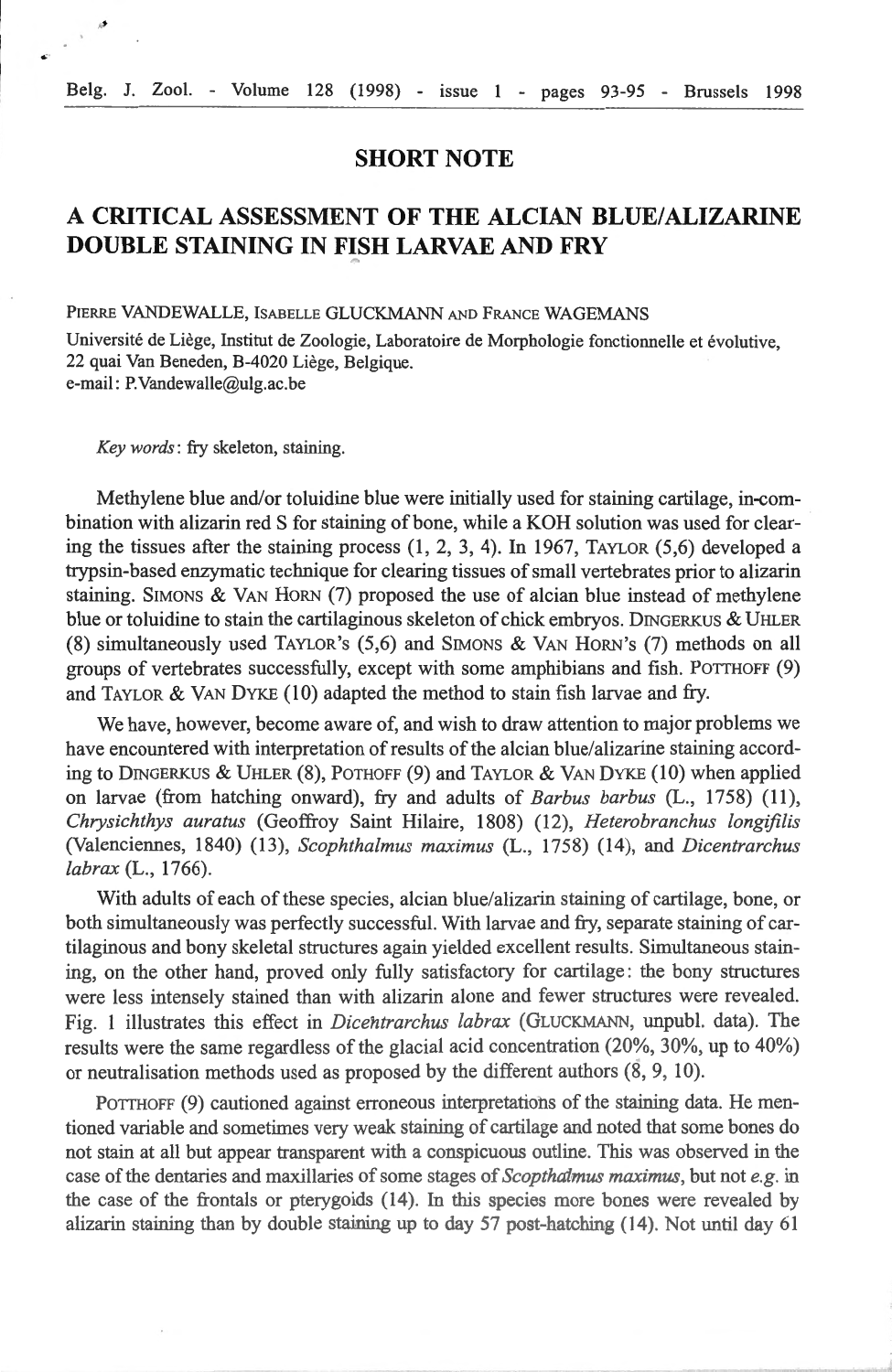did the staining profiles become practically identical. This means that until this point in the development, the bony structures are not sufficiently calcified to compensate for the loss of calcium during the decalcification with glacial acid. To make sure all skeletal structures are revealed, it is thus necessary to perform three types of staining: alcian blue and alizarin separately, and both combined. If double staining does not reveal the same bony structures as alizarin staining alone, one must conclude that some structures have been decalcified, leaving only highly calcified elements to adsorb the dye. A subsequent staining with alcian blue and alizarin separately should then be performed, even though this separate staining does not provide as much detail for a precise description of skeletal construction.

Our observations reveal the need for great caution in the presentation and interpretation



Fig. 1. - *Dicentrarchus labrax*. - 30-day fry. A, bony structures stained with alizarin alone; B, alcian-bluestained cartilaginous structures and alizarin-stained bony structures. (GLUCKMANN, unpublished).

of data from simultaneous staining of the skeleton of developing fish larvàe and fry. Perhaps earlier observations should be reconsidered or at least considered with great caution.

The authors thank K.Broman for linguistic assistance. This work was supported by a grant n° 2.4508.94 from the Fonds National de la Recherche Scientifique de Belgique. I.G. and F.W. are researchers at the Fonds pour la Recherche dans l'Industrie et l'Agriculture.

## **REFERENCES**

1. LVNDVALL, H. ( 1927) - Farbung des Skelettes in durchsichtigen Weichteilen. *Anal. Anz.,* 62 : 353- 373.

*1*